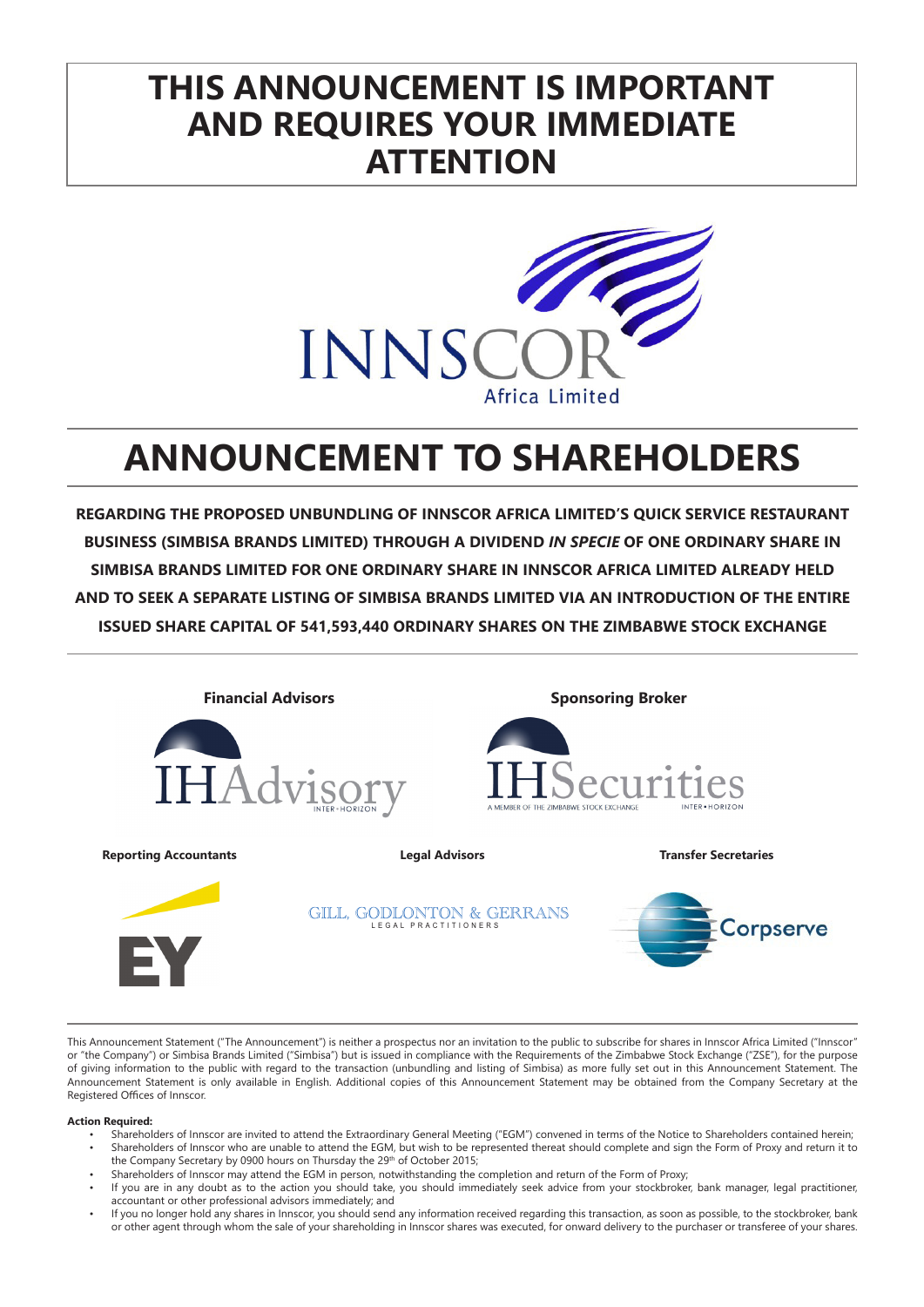# **1. Background**

At a meeting of the Board of Directors of Innscor, held on the  $22^{nd}$  of May 2015, the Directors approved the unbundling and listing of the Quick Service Restaurant ("QSR") Business (Simbisa) from Innscor to become a stand-alone business to capitalise on its achievements to date and for it to benefit from renewed and specific focus.

# **2. History of the QSR Business**

The QSR Business opened its inaugural Chicken Inn outlet in Harare, Zimbabwe in 1987. Since then the QSR Business has expanded to 179 outlets in Zimbabwe and 209 outlets in the region through the addition of new brands and the franchising of existing brands through third-party licenses.

In 1998 Innscor listed on the ZSE, utilising the QSR Business to spread its footprint into Africa as a diversified Pan-African operation. In the process QSR outlets were opened in Zambia, Kenya and Ghana. Since then the QSR Business has grown to own and franchise outlets all across Africa, including Zimbabwe, Zambia, Kenya, DRC, Ghana, Malawi, Namibia, Botswana, Mauritius, Swaziland and Lesotho.

A major contributing factor to the success of the QSR Business has been the strategic placing of outlets. QSR stores can be found along busy traffic routes, in central business districts, in urban areas and in food courts, all of which ensure consistent access to large volumes of consumers.

Simbisa is unique in that it not only owns the Intellectual Property Rights ("IPR") of the brands within its portfolio (Chicken Inn, Pizza Inn, Creamy Inn, Baker's Inn, Fish Inn and other brands) but also owner-operates the outlets of the QSR brands. Furthermore, Simbisa owns the master license to other successful brands such as Galito's Africa, Nando's (Zimbabwe only), Steers (Zimbabwe only), and Vida E Caffe (Mauritius only).

On the 5<sup>th</sup> of August 2015 Simbisa was incorporated as a wholly owned subsidiary of Innscor. Effective on the 1<sup>st</sup> of October 2015 Simbisa acquired through a scheme of reconstruction all the assets and liabilities of the QSR Business from Innscor in exchange for 541,593,440 shares in the company.

The proposed unbundling, which is subject to the approval of the Shareholders of Innscor at the EGM to be held on the  $2^{nd}$ of November 2015, will be effected through a distribution of the entire issued share capital of Simbisa to the Shareholders of Innscor registered as such at the end of business day on the 30th of October 2015 through a dividend *in specie.* The basis of the dividend *in specie* of shares in Simbisa to Innscor shareholders registered as such on the record date, which ratio comprises one (1) ordinary share in Simbisa for every one (1) existing Innscor ordinary share held. The Directors also agreed to seek a listing of Simbisa on the ZSE by way of introduction.

As at the 31<sup>st</sup> of August 2015, the QSR Business operates 388 QSR outlets in 11 countries across Africa.

# **3. Rationale for the Unbundling and Listing**

The principal reasons for the unbundling and listing of the QSR Business are as follows:

- To unlock value for the Innscor shareholders;
- The ability for the QSR Business to pursue strategies that maximise shareholder value is enhanced, enabling a clear operational focus that is attractive to investors;
- To establish investment flexibility for investors;
- Financial independence and enhanced transparency for the company so it can report independently to its shareholders, allowing accurate valuation of the business;
- To enable the QSR Business to gain direct access to capital markets; and
- To allow the QSR Business the ability to undertake mergers with and acquisitions of entities in complementary spheres of operation, without competing internally with other Innscor divisions for allocation of capital.

# **4. Proposed Transaction**

The proposed unbundling and listing, which is subject to the approval of the Shareholders of Innscor at an EGM to be held on the 2<sup>nd</sup> of November 2015 in terms of the Notice published on the 12<sup>th</sup> of October 2015, will be effected through a distribution of the entire issued share capital of 541,593,440 ordinary shares of nominal value US\$0.0001 of Simbisa to the Shareholders of Innscor registered as such by end of day on the 30th of October 2015 through a dividend *in specie.* The basis of the dividend *in specie* of shares in Simbisa to Innscor shareholders registered as such on the record date, which ratio comprises one (1) ordinary share in Simbisa for every one (1) existing Innscor ordinary share held.

The Directors also agreed to seek a listing of Simbisa on the Zimbabwe Stock Exchange by way of introduction.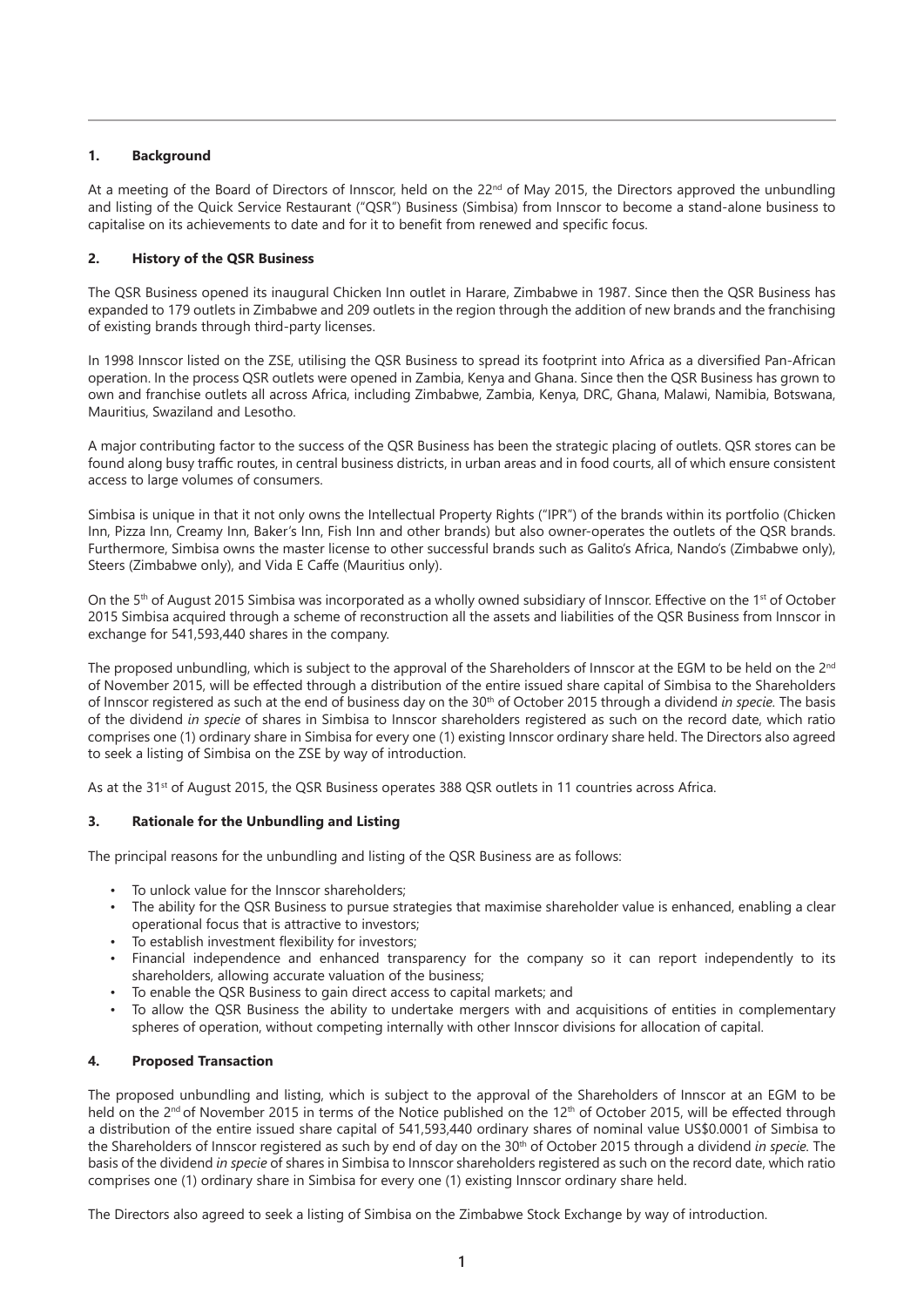# **5. Details of the Unbundling Transaction**

The dividend *in specie* of Simbisa shares will be on a one (1) ordinary share in Simbisa with a nominal value of US\$0.0001 each for every one (1) Innscor share already held.

Holders of Innscor ordinary shares registered at the end of day on the 30th of October 2015 being the record date, will be entitled to receive Simbisa shares less shares withheld from individuals, trusts and non-resident shareholders for withholding tax purposes. Simbisa's Articles of Association provide for the issuance and trading of shares in dematerialised form. Shareholders with Central Securities Depository (CSD) accounts will therefore have their CSD accounts credited with the respective entitlements while shareholders without CSD accounts will receive physical share certificates in respect of this dividend *in specie.* The new ZSE platform trades securities that are dematerialised only, shareholders should contact their Stockbrokers for further information.

For the purposes of this transaction, shares withheld from shareholders for withholding tax purposes will be rounded to the nearest whole number.

# **6. Extraordinary General Meeting ("EGM")**

Shareholders of Innscor are being asked to attend the EGM of the Company to be held at Royal Harare Golf Club, Fifth Street Extension, Harare on Monday the  $2^{nd}$  of November 2015, at 0900 hours. The meeting has been convened by notice dated Monday the 12<sup>th</sup> of October 2015. Members will be asked to consider, and if deemed fit, to pass with or without modification, the ordinary resolutions set out below, the details of which are more fully set out in the Announcement dated on the 12th of October 2015:-

# **6.1. Distribution of shares in Simbisa Brands Limited via a dividend** *in specie*

"That in terms of the ZSE Listing Requirements, the Directors be and are hereby authorised to distribute to Innscor Africa Limited Shareholders registered as such on the record date, being end of day on the 30<sup>th</sup> of October 2015, by way of a dividend *in specie,* the 541,593,440 ordinary shares in Simbisa Brands Limited on the basis of one (1) Simbisa Brands Limited ordinary share for every one (1) Innscor Africa Limited ordinary share held. The Directors are authorised to transfer such amounts from the Company's non-distributable reserves to distributable reserves as may be necessary to enable the dividend in specie of Simbisa Brands Limited shares."

# **6.2. Directors' authority to give effect to the above resolution**

"That the Directors of the Company be and are hereby authorised to do any and all such things as may generally be required or necessary to give effect to the above Resolution."

# **7. Timetable of Events**

| <b>Important Dates</b>                                  |                                         |  |  |
|---------------------------------------------------------|-----------------------------------------|--|--|
| Innscor EGM Notice and announcement published           | Monday, 12 <sup>th</sup> October, 2015  |  |  |
| Simbisa abridged Pre-Listing Statement published        | Monday, 12 <sup>th</sup> October, 2015  |  |  |
| Simbisa Pre-Listing statement posted to shareholders    | Monday, 12 <sup>th</sup> October, 2015  |  |  |
| Innscor Announcement posted to shareholders             | Monday, 12 <sup>th</sup> October, 2015  |  |  |
| Last day of lodging Proxy Forms (at 0900 hours)         | Thursday, 29th October, 2015            |  |  |
| Record Date, Innscor share register closed (end of day) | Friday, 30 <sup>th</sup> October, 2015  |  |  |
| Innscor EGM (at 0900 hours)                             | Monday, 2 <sup>nd</sup> November, 2015  |  |  |
| Innscor share register reopens (After EGM)              | Monday, 2 <sup>nd</sup> November, 2015  |  |  |
| Publication of Innscor EGM resolution results           | Tuesday, 3 <sup>rd</sup> November, 2015 |  |  |
| Simbisa shares issued and Listing on the ZSE            | Friday, 6 <sup>th</sup> November, 2015  |  |  |

• The above dates may be subject to change and any such change will be published in the Zimbabwe national press.

• All times indicated above and elsewhere in the Announcement are Zimbabwean local times.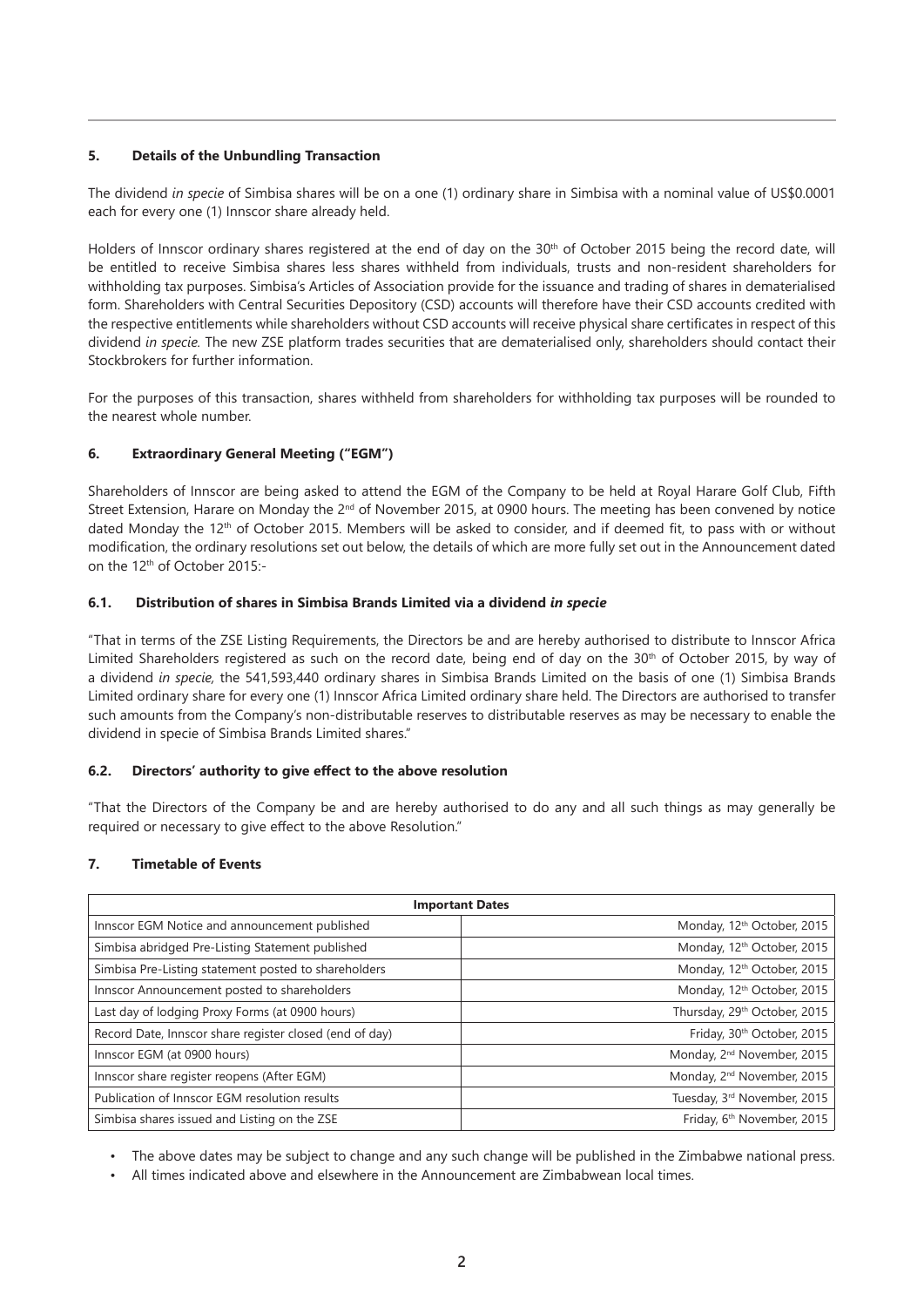# **8. Financial Effects of the Unbundling**

Simbisa financials have been disclosed as discontinued operations in Innscor's year end results that were published on the 25<sup>th</sup> of September 2015 and will not be reported in Innscor Group results following the unbundling. The financial impact of the unbundling on Innscor is reflected in the proforma financial position and statement of comprehensive income as at the 30th of June 2015 as shown below.

# Abridged Consolidated Proforma Statement of Financial Position as at 30<sup>th</sup> of June 2015

|                                                                                                                                                                                  | <b>Innscor</b><br>30-Jun-15<br><b>USD</b>   | <b>Simbisa</b><br>30-Jun-15<br>USD | <b>Unbundling</b><br>adjustments*<br>30-Jun-15<br><b>USD</b>      | <b>Proforma</b><br>30-Jun-15<br><b>USD</b>  |
|----------------------------------------------------------------------------------------------------------------------------------------------------------------------------------|---------------------------------------------|------------------------------------|-------------------------------------------------------------------|---------------------------------------------|
| <b>ASSETS</b>                                                                                                                                                                    |                                             |                                    |                                                                   |                                             |
| <b>Non-current assets</b>                                                                                                                                                        |                                             |                                    |                                                                   |                                             |
| Property, plant and equipment                                                                                                                                                    | 238 619 651                                 | (46 388 202)                       | $\overline{\phantom{0}}$                                          | 192 231 449                                 |
| Intangible assets                                                                                                                                                                | 41 777 852                                  | (480551)                           |                                                                   | 41 297 301                                  |
| Investments in associates                                                                                                                                                        | 15 081 072                                  | (394667)                           |                                                                   | 14 686 405                                  |
| <b>Financial assets</b>                                                                                                                                                          | 2 982 838                                   |                                    | L                                                                 | 2 982 838                                   |
| <b>Bilological assets</b>                                                                                                                                                        | 1611960                                     |                                    | $\bar{ }$                                                         | 1611960                                     |
| Deferred tax assets                                                                                                                                                              | 9 872 875                                   | (605763)                           |                                                                   | 9 267 112                                   |
|                                                                                                                                                                                  | 309 946 248                                 | (47869183)                         | ä,                                                                | 262 077 065                                 |
| <b>Current assets</b>                                                                                                                                                            |                                             |                                    |                                                                   |                                             |
| <b>Financial assets</b>                                                                                                                                                          | 4 0 34 4 74                                 |                                    | 8782407                                                           | 12 816 881                                  |
| <b>Bilological assets</b>                                                                                                                                                        | 12 814 733                                  |                                    |                                                                   | 12 814 733                                  |
| Inventories                                                                                                                                                                      | 114 306 940                                 | (4536204)                          |                                                                   | 109 770 736                                 |
| Trade and other receivables                                                                                                                                                      | 101 149 824                                 | (6661314)                          | 3 5 5 3 3 8 9                                                     | 98 041 899                                  |
| Cash and cash equivalents                                                                                                                                                        | 33 847 187                                  | (3726761)                          |                                                                   | 30 120 426<br>263 564 675                   |
|                                                                                                                                                                                  | 266 153 158                                 | (14924279)                         | 12 335 796                                                        |                                             |
| <b>Total assets</b>                                                                                                                                                              | 576 099 406                                 | (62793462)                         | 12 335 796                                                        | 525 641 740                                 |
| <b>EQUITY AND LIABILITIES</b><br><b>Capital and reserves</b><br>Ordinary share capital<br>Class A ordinary share capital<br>Non-distributable reserves<br>Distributable reserves | 5 415 934<br>10<br>(6029267)<br>217 050 477 | 900 476<br>(21951790)              | $\overline{\phantom{0}}$<br>$\overline{\phantom{0}}$<br>$\bar{ }$ | 5 415 934<br>10<br>(5128791)<br>195 098 687 |
|                                                                                                                                                                                  | 216 437 154                                 | (21051314)                         | ä,                                                                | 195 385 840                                 |
| Non-controlling interests                                                                                                                                                        | 115 500 983                                 | (4952635)                          |                                                                   | 110 548 348                                 |
| <b>Total equity</b>                                                                                                                                                              | 331 938 137                                 | (26003949)                         | ä,                                                                | 305 934 188                                 |
| <b>Non-current liabilities</b>                                                                                                                                                   |                                             |                                    |                                                                   |                                             |
| Deferred tax liabilities                                                                                                                                                         | 32 340 301                                  | (3714326)                          | $\overline{\phantom{0}}$                                          | 28 625 975                                  |
| Interest-bearing borrowings                                                                                                                                                      | 13 167 623                                  | (369788)                           |                                                                   | 12 797 835                                  |
|                                                                                                                                                                                  | 45 507 924                                  | (4084114)                          |                                                                   | 41 423 810                                  |
|                                                                                                                                                                                  |                                             |                                    |                                                                   |                                             |
| <b>Current liabilities</b>                                                                                                                                                       |                                             |                                    |                                                                   |                                             |
| Interest-bearing borrowings                                                                                                                                                      | 61 026 681                                  | (14998914)                         | 8782407                                                           | 54 810 174                                  |
| Trade and other payables                                                                                                                                                         | 131 113 508                                 | (16298791)                         | 3 5 5 3 3 8 9                                                     | 118 368 106                                 |
| Provisions                                                                                                                                                                       | 5 821 474                                   | (1272562)                          |                                                                   | 4 548 912                                   |
| Current tax liabilities                                                                                                                                                          | 691 682                                     | (135132)                           |                                                                   | 556 550                                     |
|                                                                                                                                                                                  | 198 653 345                                 | (32705399)                         | 12 335 796                                                        | 178 283 742                                 |
|                                                                                                                                                                                  |                                             |                                    |                                                                   |                                             |
| <b>Total liabilities</b>                                                                                                                                                         | 244 161 269                                 | (36789513)                         | 12 335 796                                                        | 219 707 552                                 |
| <b>Total equity and liabilities</b>                                                                                                                                              | 576 099 406                                 | (62793462)                         | 12 335 796                                                        | 525 641 740                                 |

\* Inter-group transactions between Simbisa companies and other Innscor companies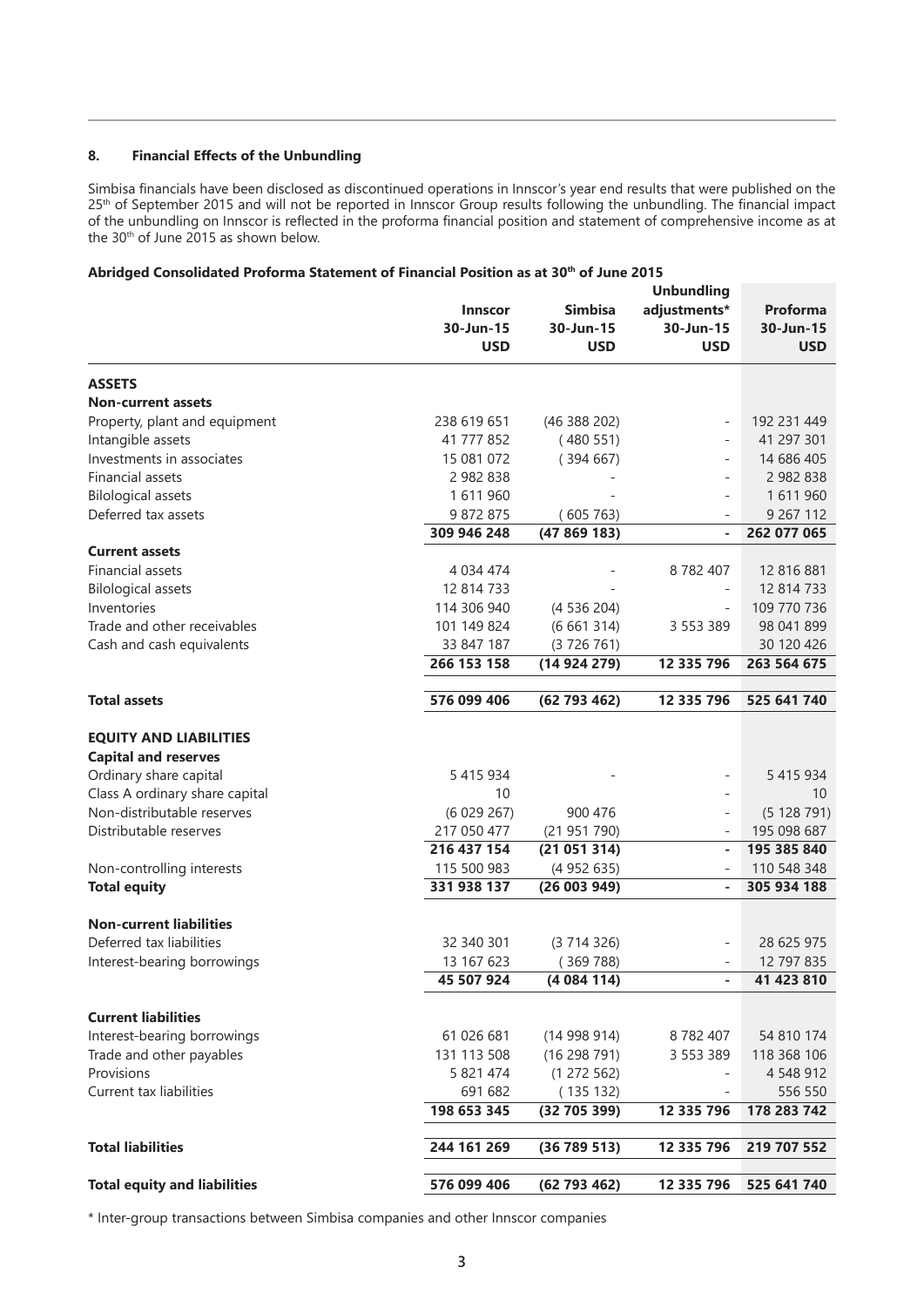# Abridged Consolidated Proforma Statement of Comprehensive Income as at 30<sup>th</sup> of June 2015

|                                                                                                               | <b>Innscor</b><br>30-Jun-15<br><b>USD</b> | <b>Simbisa</b><br>30-Jun-15<br><b>USD</b> | <b>Unbundling</b><br>adjustments*<br>30-Jun-15<br><b>USD</b> | Proforma<br>30-Jun-15<br><b>USD</b> |
|---------------------------------------------------------------------------------------------------------------|-------------------------------------------|-------------------------------------------|--------------------------------------------------------------|-------------------------------------|
| <b>Revenue</b>                                                                                                | 951 079 896                               | (153 137 863)                             | 16 457 788                                                   | 814 399 821                         |
| <b>Operating profit before depreciation</b><br>and amortisation                                               | 77 555 677                                | (16926435)                                |                                                              | 60 629 242                          |
| Impairment and derecognition of plant<br>and equipment and intangible assets<br>Depreciation and amortisation | (878653)<br>(23715316)                    | 455 595<br>6 078 689                      | $\overline{\phantom{a}}$<br>$\overline{\phantom{a}}$         | (423 058)<br>(17636627)             |
| Operating profit before interest and fair<br>value adjustments                                                | 52 961 708                                | (10392151)                                | ۰                                                            | 42 569 557                          |
| Fair value adjustments on livestock<br>and listed equities                                                    | 683 285                                   |                                           | $\overline{\phantom{a}}$                                     | 683 285                             |
| Profit before interest and tax                                                                                | 53 644 993                                | (10392151)                                | ۰                                                            | 43 252 842                          |
| Net interest<br>Equity accounted earnings                                                                     | (4449332)<br>2 406 325                    | 919 155<br>(188582)                       | $\overline{\phantom{0}}$<br>-                                | (3530177)<br>2 2 1 7 7 4 3          |
| <b>Profit before tax</b><br>Taxation                                                                          | 51 601 986<br>(13963448)                  | (9661578)<br>2 148 936                    | ۰<br>$\overline{\phantom{a}}$                                | 41 940 408<br>(11814512)            |
| Profit for the year                                                                                           | 37 638 538                                | (7512642)                                 | $\overline{\phantom{a}}$                                     | 30 125 896                          |

\* Inter-group transactions between Simbisa companies and other Innscor companies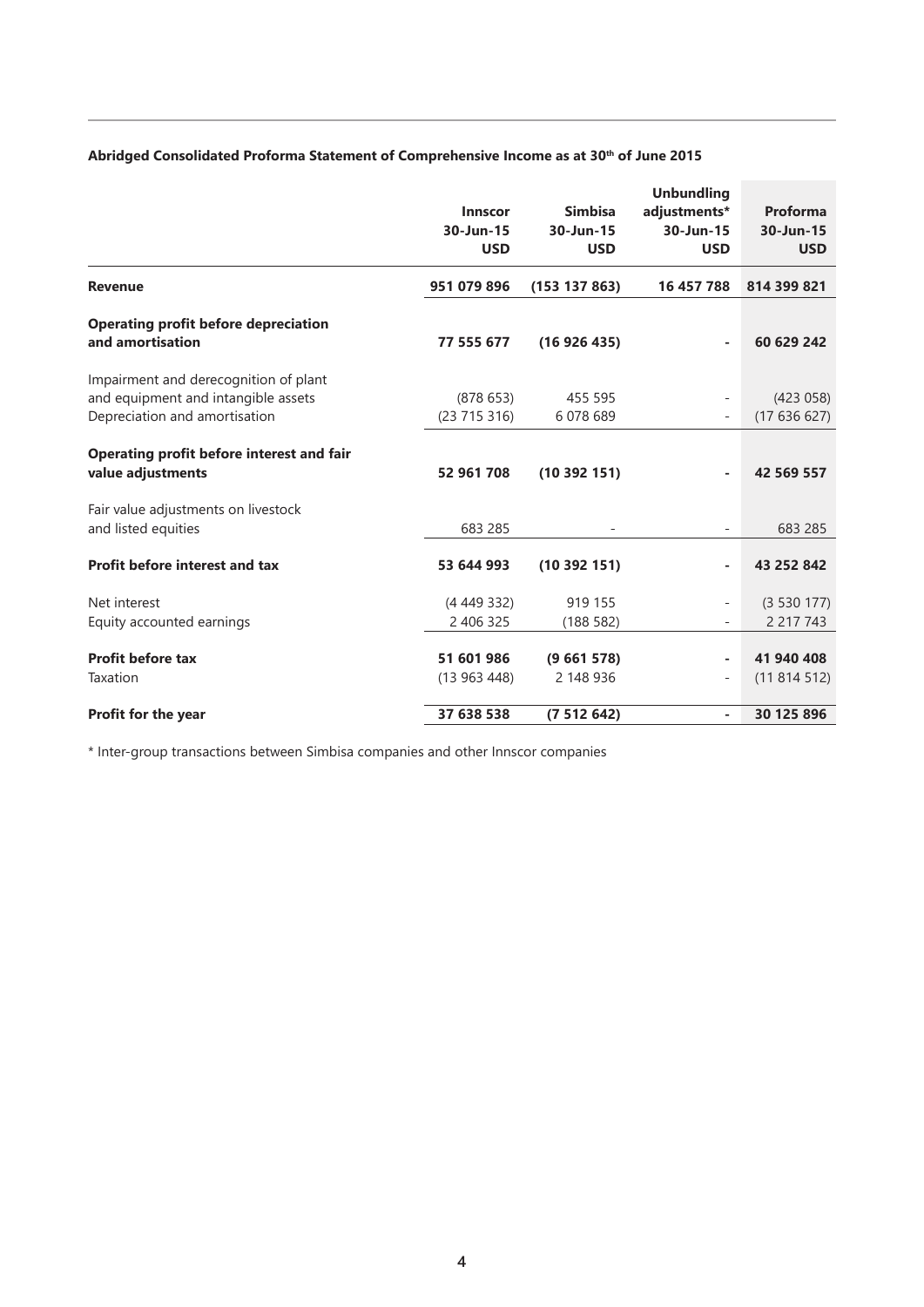# **9. Payment of Withholding Tax**

In terms of existing legislation, Innscor is obliged to deduct ten per cent (10%) withholding tax and remit this to the Zimbabwe Revenue Authority ("ZIMRA") in respect of the Simbisa shares being issued to all individuals, trusts and nonresident shareholders. In settlement of this withholding tax liability, Innscor will withhold ten per cent (10%) of the ordinary shares of Simbisa issued to all individuals, trusts and non-resident shareholders by way of the dividend *in specie* and remit this to ZIMRA. The listing itself is not taxable.

For the purposes of this transaction shares withheld from shareholders for withholding tax purposes will be rounded to the nearest whole number.

# **10. Directors' Interests**

As at the 17<sup>th</sup> of September 2015, the Directors of Innscor directly and/or indirectly, held beneficial interests aggregating approximately 221,790,525 Innscor shares representing 41% of the issued share capital of the Company. These holdings will entitle the Directors to the same shareholding in Simbisa following the dividend *in specie.* The details of the direct and indirect interests held by the Directors are summarised below:

| <b>Directors</b>         | <b>Direct shareholding</b> | Indirect shareholding | Total       |
|--------------------------|----------------------------|-----------------------|-------------|
| <b>Addington Chinake</b> |                            |                       |             |
| Thembinkosi Sibanda      |                            |                       |             |
| Michael Fowler           | -                          | 109 566 827           | 109 566 827 |
| Antonio Fourie           | ۰                          |                       |             |
| John Koumides            |                            | 720 000               | 720 000     |
| Julian Schonken          | 1 528 820                  |                       | 1 528 820   |
| Zinona (Zed) Koudounaris | -                          | 109 973 843           | 109 973 843 |
| Godfrey Gwainda          |                            | 1035                  | 1 0 3 5     |

The Company leases properties from various companies in which some of the Directors have either a financial or custodial interest, partly or wholly. The leases are undertaken on an arm's length basis.

|                | 2015<br><b>USD</b> |
|----------------|--------------------|
| Lease payments | 1 633 376          |

#### **11. Documents Available for Inspection**

The following documents are available for inspection at the Registered Offices of Innscor:

- Innscor audited financial statements for the five financial periods ended 30<sup>th</sup> June 2015;
- The Independent Reporting Accountant's Report on the historical financial information for the five financial years ended 30th June 2015, of Innscor's QSR Business; and
- Simbisa Brands Limited Pre-Listing Statement.

#### **By order of the Board**

[Signed on original]

12th October 2015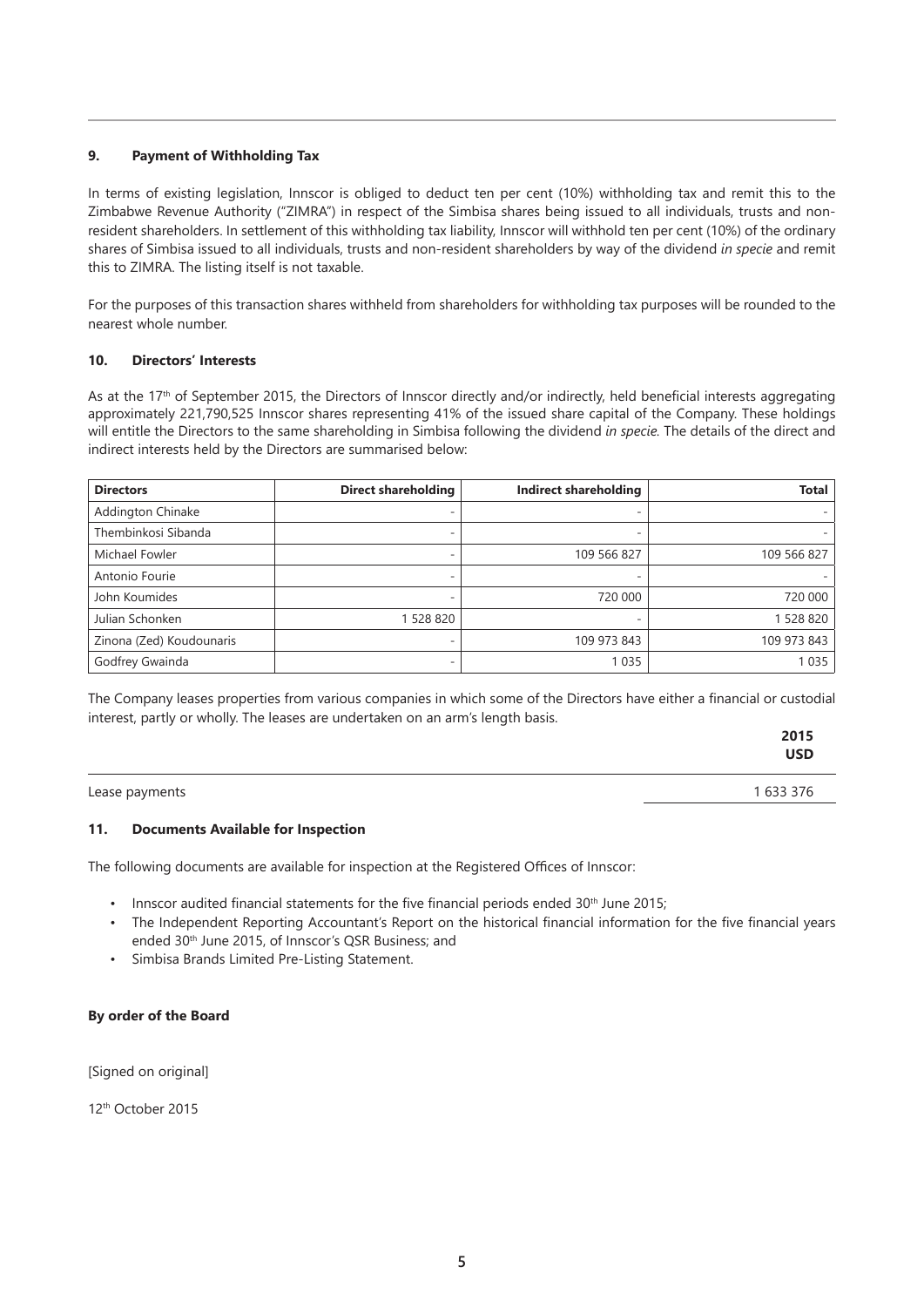

# **NOTICE OF EXTRAORDINARY GENERAL MEETING 'EGM'**

**NOTICE IS HEREBY GIVEN OF THE EXTRAORDINARY GENERAL MEETING** of Members of Innscor Africa Limited ("the Company") to be held at Royal Harare Golf Club, Fifth Street Extension, Harare on Monday the 2<sup>nd</sup> of November 2015, at 0900 hours. Members will be asked to consider, and if deemed fit, to pass with or without modification, the resolutions set out below, the details of which are more fully set out in the Announcement dated the 12<sup>th</sup> of October 2015:-

#### **AS ORDINARY RESOLUTIONS:-**

#### **1. Distribution of shares in Simbisa Brands Limited via a dividend** *in specie*

"That in terms of the ZSE Listing Requirements, the Directors be and are hereby authorised to distribute to Innscor Africa Limited Shareholders registered as such on the record date, being end of day on the  $30<sup>th</sup>$  of October 2015, by way of a dividend *in specie,* the 541,593,440 ordinary shares in Simbisa Brands Limited on the basis of one (1) Simbisa Brands Limited ordinary share for every one (1) Innscor Africa Limited ordinary share held. The Directors are authorised to transfer such amounts from the Company's non-distributable reserves to distributable reserves as may be necessary to enable the dividend *in specie* of Simbisa Brands Limited shares."

#### **2. Directors' authority to give effect to the above resolution**

"That the Directors of the Company be and are hereby authorised to do any and all such things as may generally be required or necessary to give effect to the above Resolution."

#### **Proxies**

Members are entitled to appoint one or more proxies to act in the alternative and to attend and vote and speak in their place. A proxy need not be a member of the Company.

Proxy forms must reach the Company's registered office not less than 48 hours before the meeting.

By order of the Board

[Signed on original]

**Andrew Lorimer Company Secretary**

12th October 2015

INNSCOR AFRICA LIMITED Edward Building Corner 1st Street / Nelson Mandela Avenue Harare, Zimbabwe